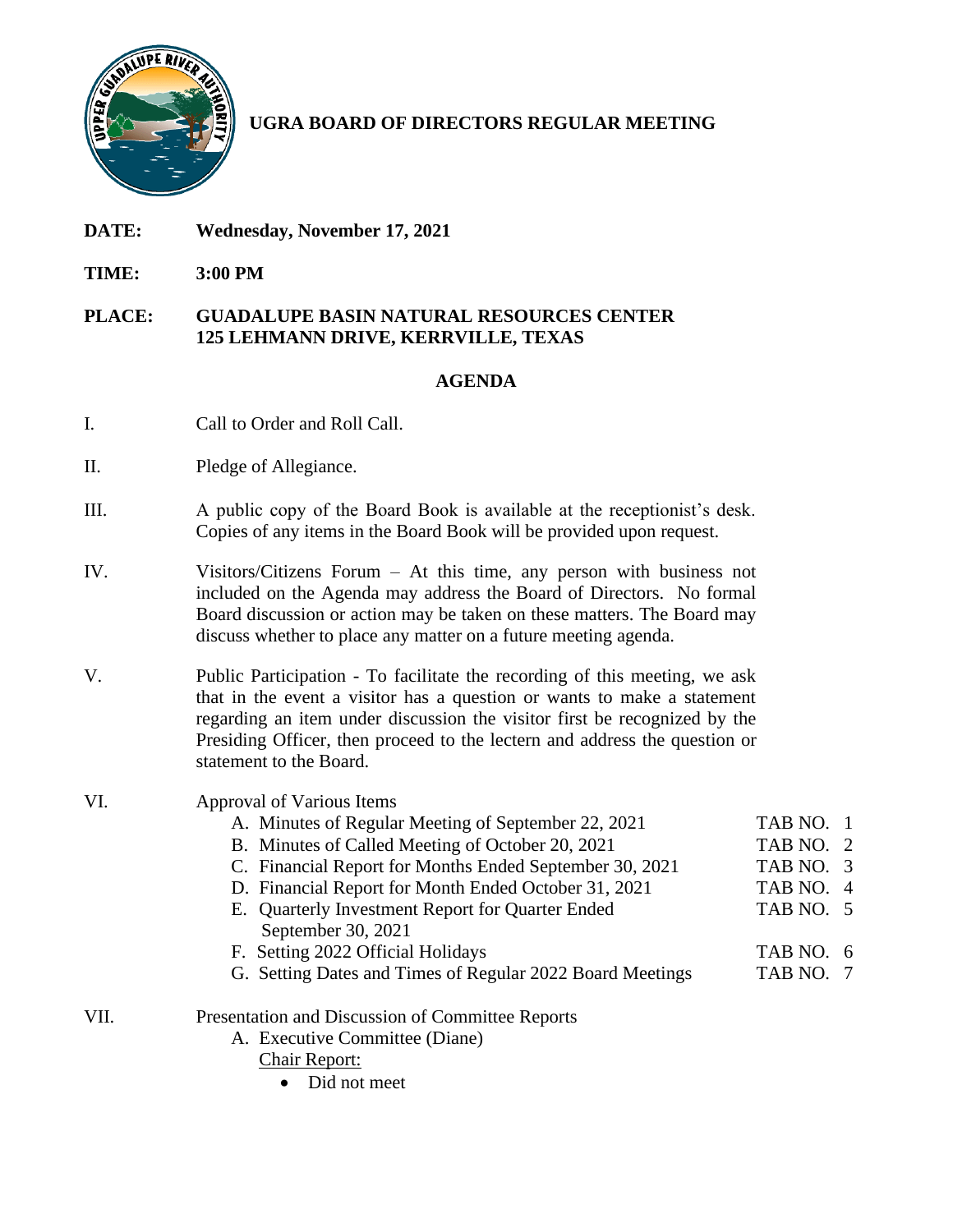- B. Human Resources Committee (Blake) Chair Report:
	- Did not meet
- C. Public Outreach Committee (Blake) Chair Report:
	- Did not meet

### Staff Report:

- Application update for Rainwater Catchment Rebate Program
- D. Water Quality Committee (Bill)

Chair Report:

• Did not meet

#### Staff Report

- Application update for Water Enhancement through Brush Management Cost Share Program
- E. Watershed Stewardship Committee (Aaron) Chair Report:
	- Did not meet
	- Feral Hog Management Update

#### F. Education Committee (Maggie) Chair Report:

- Report from meeting on of November 10, 2021
- Action Item IX.
- G. Guadalupe-Blanco River Trust (Diane and Maggie) Trustee Report:
	- Report from meeting on November 10, 2021

## H. Ad Hoc Habitat Conservation Plan Committee (Blake) Chair Report:

• Status Update

| VIII. | Discussion and Appropriate Action - Annual UGRA Administrative<br>Policies Review                     | TAB NO. 8         |
|-------|-------------------------------------------------------------------------------------------------------|-------------------|
| IX.   | Discussion and Appropriate Action – UGRA Water Professionals<br><b>Scholarship Program Guidelines</b> | TAB NO. 9         |
| X.    | Discussion and Appropriate Action – Employee Recognition;<br>Ben Braeutigam, 5 years                  | <b>TAB NO. 10</b> |